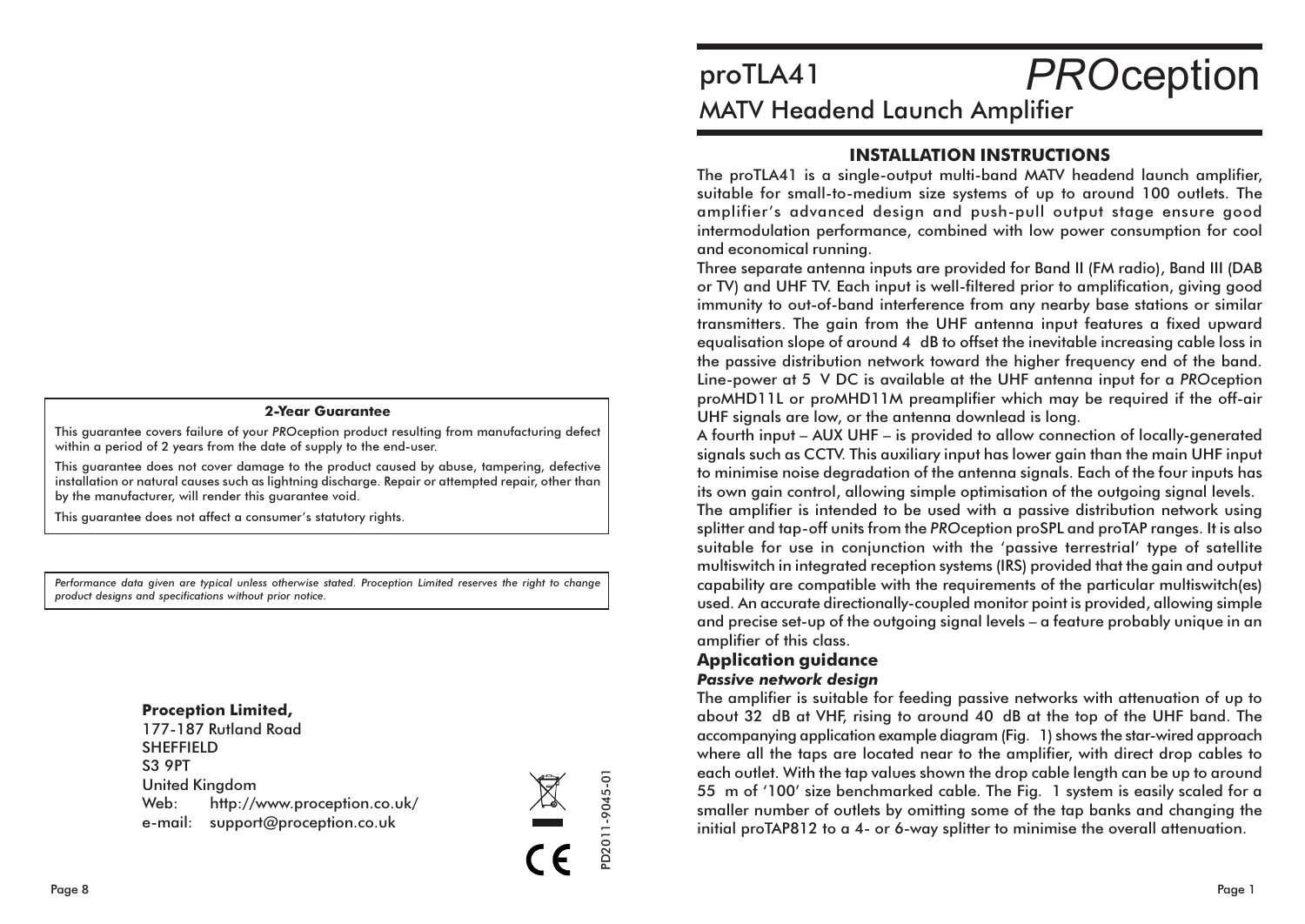Fig. 1 - Application example: 128 point star-wired system using a cluster of seventeen 8-way taps.





### **Safety Instructions**

#### **OVERHEATING**

This amplifier is intended for use in moderate climates only. It should not be used in tropical regions. The recommended ventilation clearances and other precautions given in the relevant section of this instruction leaflet should be observed to prevent overheating. No unit should be fixed where it is likely to become smothered by soft furnishing fabrics such as curtains, or by thermal insulation material in a roof space or building void. Mains powered equipment should not be left resting on a carpet.

#### **WATER AND FIRE RISKS**

The appliance is not waterproof. It is intended for indoor use only and must not be fixed where it could be exposed to dripping or splashing water. Objects containing liquids should not be placed on or near the appliance. To prevent risk of fire, no object with a naked flame should be placed on or near the appliance, or its associated wiring.

#### MAINS PLUG AND DISCONNECTION FROM THE SUPPLY

The appliance is supplied with a standard fused plug fitted. If this is unsuitable, refer to the instructions below. If you need to change the fuse in the fitted plug, a 3 Amp fuse to BS 1362 carrying the ASTA or BSI approval mark must be used. Always replace the plastic fuse carrier when renewing the fuse. The plug (or other means of disconnection from the supply, if used) should remain readily accessible for operation when necessary. The LED power indicator on this equipment should not be regarded as providing reliable indication of supply disconnection. **CHANGING THE PLUG** 

If the fitted mains plug is not suitable for the socket-outlets in use, it should be cut off and a new plug fitted.

Wiring the new plug: Instructions supplied with the new plug should be followed. The brown wire must be connected to the live (L) terminal of the plug and the blue wire to the neutral (N) terminal. Neither wire should be connected to the earth (E) terminal of a 3-pin plug (the appliance does not require an earth connection). Ensure that the cord grip in the plug is correctly used and clamps the sheath of the cord firmly.

Fuse Rating: If the new plug is a fused type, the fuse fitted should be rated at not more than 3 Amp.

**Caution:** The old plug should be destroyed immediately since it would be dangerous if plugged into a live socket.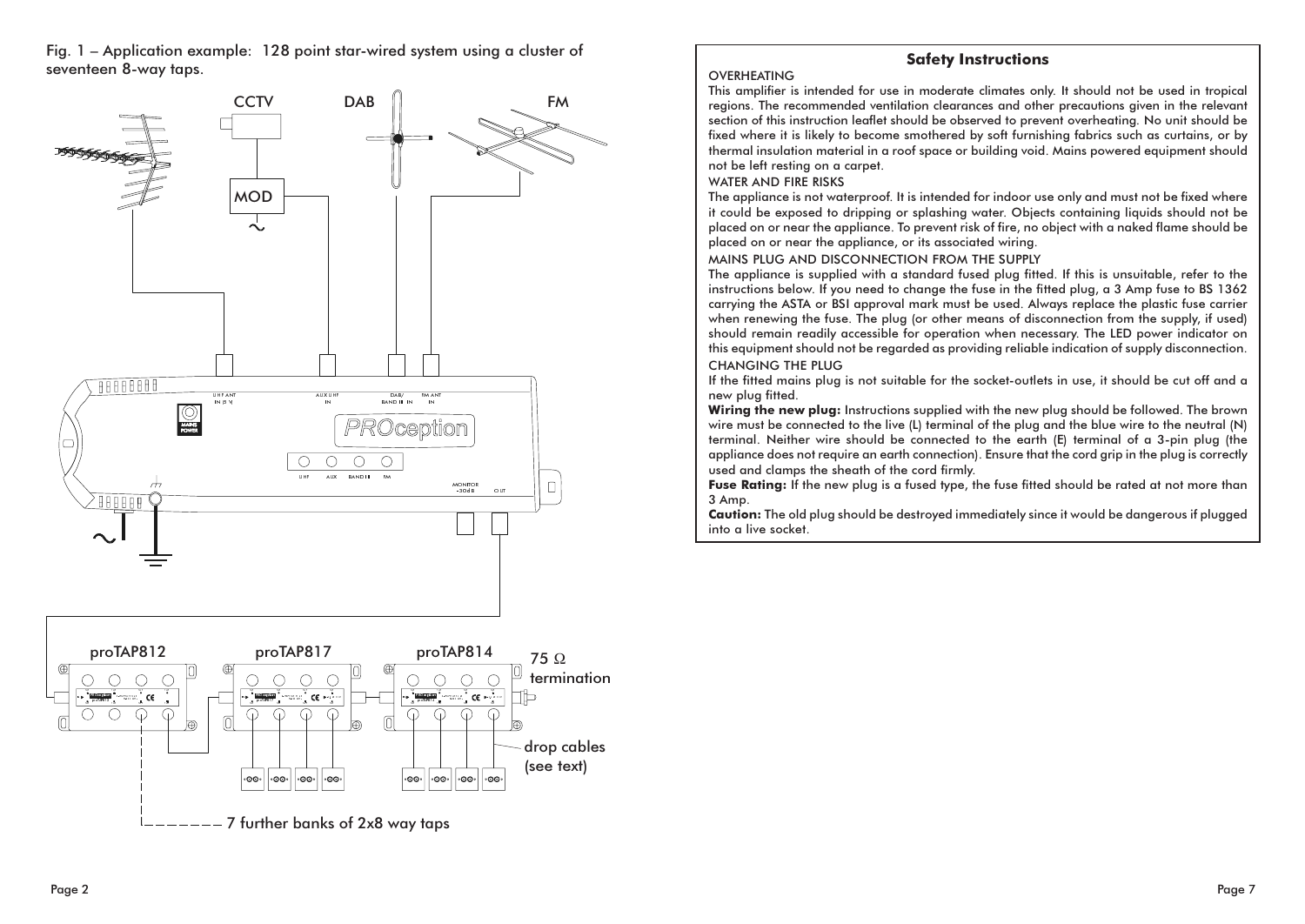# **Technical data**

| proTLA41 MATV Headend Launch Amplifier                  |                                                                              |                                                   |                                               |                          |  |  |  |  |
|---------------------------------------------------------|------------------------------------------------------------------------------|---------------------------------------------------|-----------------------------------------------|--------------------------|--|--|--|--|
| Input & bands                                           | <b>Band II ANT</b>                                                           | <b>Band III ANT</b>                               | <b>UHF ANT</b>                                | <b>AUX UHF1</b>          |  |  |  |  |
| Signal frequency range                                  | 87.5 . 108 MHz                                                               | 174  230 MHz                                      | 470  862 MHz                                  | 470  862 MHz             |  |  |  |  |
| Gain (at max. setting)                                  | 32dB                                                                         | 32.5dB                                            | 35-39 dB                                      | 30 dB                    |  |  |  |  |
| Gain equalisation characteristic                        | Flat                                                                         | Flat                                              | Approx. 4 dB slope                            | Flat                     |  |  |  |  |
| Gain flatness                                           | $\leq$ 1 dB                                                                  | $\leq$ 1 dB                                       | $\leq$ 1.5 dB <sup>2</sup>                    | $\leq$ 1.5 dB            |  |  |  |  |
| Input filter rejection (relative to mid-<br>band gains) | $>$ 24 dB $f < 68$ MHz<br>$>40$ dB $f > 144$ MHz                             | $>$ 25 dB $f$ < 150 MHz<br>$>25$ dB $f > 265$ MHz | $>30$ dB $f<400$ MHz<br>$>7$ dB $f > 926$ MHz | $>19$ dB $f < 300$ MHz   |  |  |  |  |
| Gain control type                                       | Front-end                                                                    | Front-end                                         | Interstage                                    | Front-end                |  |  |  |  |
| Line power for UHF preamplifier                         | $\overline{\phantom{0}}$                                                     |                                                   | $5$ V at 25 mA max. $3$                       | $\overline{\phantom{0}}$ |  |  |  |  |
| <b>Common parameters</b>                                |                                                                              |                                                   |                                               |                          |  |  |  |  |
| Gain control range (all inputs)                         | $>16$ dB (typ. 20 dB)                                                        |                                                   |                                               |                          |  |  |  |  |
| Noise figure                                            | 7 dB typ. (all inputs & bands except AUX UHF)                                |                                                   |                                               |                          |  |  |  |  |
| Output capability (with analogue TV)                    | 110 dBµV for 5 analogue TV channels (plus DTT, FM & DAB at lower level)      |                                                   |                                               |                          |  |  |  |  |
| Output capability (all-digital TV)                      | 104 dBµV for 6 or 7 DTT muxes (plus FM & DAB at lower level)                 |                                                   |                                               |                          |  |  |  |  |
| Monitor point                                           | Attenuation 30±1 dB, directional type with output return loss >20 dB         |                                                   |                                               |                          |  |  |  |  |
| Mains power requirement                                 | 230 V 50 Hz at approx. 6.5 W (8 VA)                                          |                                                   |                                               |                          |  |  |  |  |
| Signal connector type                                   | 'F' (IEC 60169-24)                                                           |                                                   |                                               |                          |  |  |  |  |
| Operating temperature range                             | $-10 + 40$ °C                                                                |                                                   |                                               |                          |  |  |  |  |
| Standards compliance                                    | Safety: BS EN 60065:2002; EMC: BS EN 50083-2:2006; bonding terminal provided |                                                   |                                               |                          |  |  |  |  |

#### **Notes**

1. This input is intended for connection of locally generated signals such as CCTV.

2. The UHF ANT input has a fixed upward gain slope of approx. 4 dB. Gain flatness figure allows for corresponding downward cable slope

3. Recommended preamplifiers: PROception types proMHD11L & proMHD11M. Not suitable for powering 12 V preamplifiers.

### **UHF preamplifier power**

A PROception masthead preamplifier can be used if necessary to obtain sufficient TV signal level at the main UHF input. The headend amplifier will automatically power a proMHD11L (9 dB gain) or proMHD11M (16 dB gain) preamplifier. The line-power will automatically shut down if no preamplifier is used and the antenna presents a DC short circuit.

Any attenuator connected to the UHF antenna input should be of the DC-blocked type (e.g. PROception type proATT20V). In special cases where the input line power is not required it can be completely disabled by means of an internal jumper link. Please contact Proception technical support for details of how to use this facility.

#### **Using the auxiliary UHF input**

This input is provided to allow simple connection of local TV sources such as a security CCTV camera (via a suitable modulator). It is not recommended to use this input for additional off-air sources unless separate input filtering is provided. The launch level of any auxiliary analogue TV channels on the system should be kept to the minimum necessary to obtain adequately noise-free pictures. Local modulator channel(s) must of course be carefully chosen, avoiding N±1 and N±5 relationships with the main off-air channels.

The gain via this input is adequate for use with modulators having an output level around 75 dBµV - e.g. the PROception proMOD1. Any external gain added ahead of the AUX UHF input must be kept to an absolute minimum, otherwise the C/N ratio of the main off-air UHF signals will be degraded.